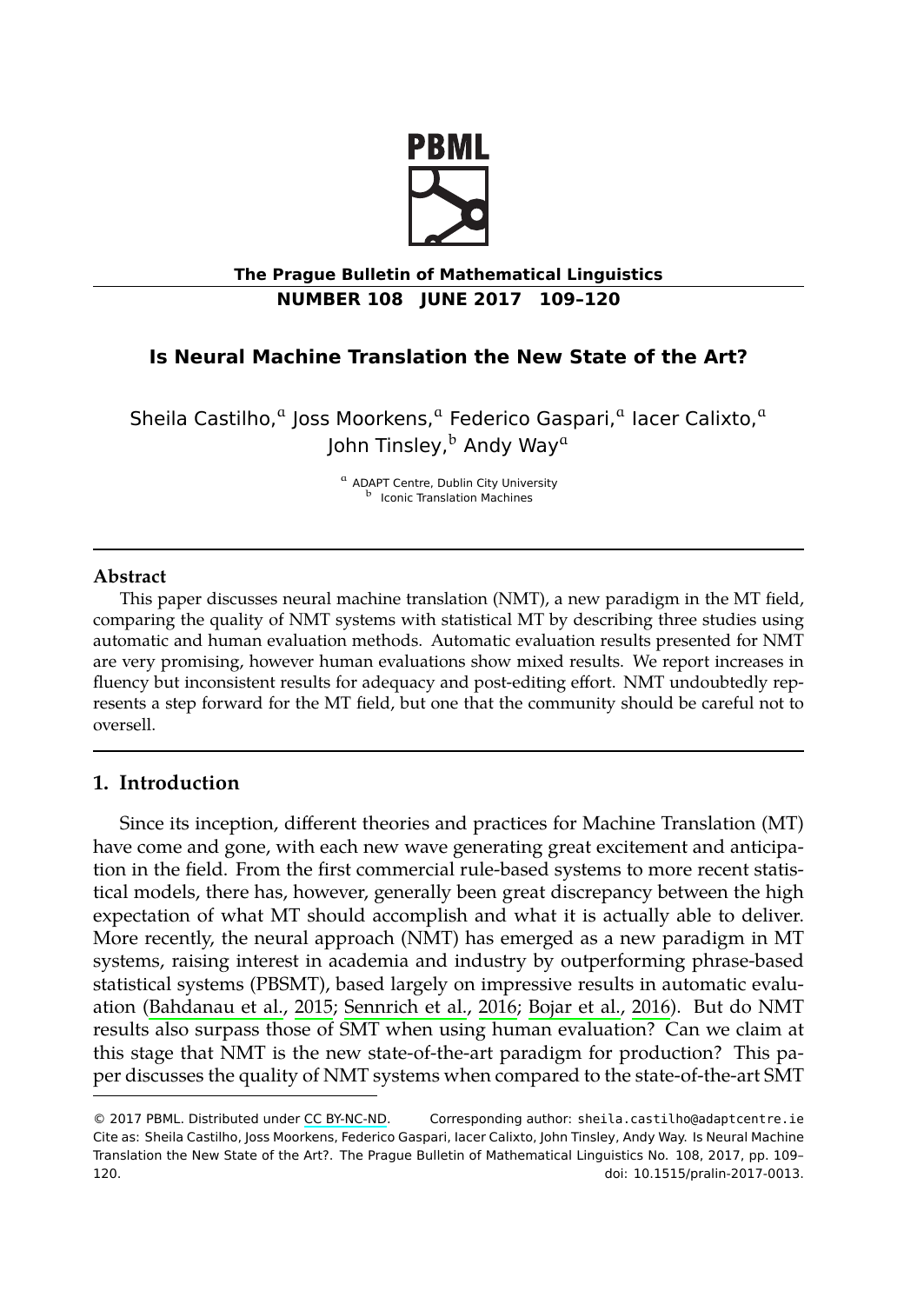systems, by reporting on three use cases in which human evaluators compared NMT and SMT output for a range of language [pai](#page-4-0)rs. Based on the findings, we argue that even though NMT shows significant improvements for some language [pa](#page-6-0)irs and specific domains, there is still much room for research and improvement before broad generalisations can be made.

The re[m](#page-8-0)ainder of the paper is organised as follows: in Section 2, we survey the existing literature concerning NMT systems. In Section 3, we describe three use cases where NMT systems were compared against SMT systems and human evaluation was carried out: Section 3.1 presents a study using images to machine-translate usergenerated e-commerce product listings with two NMT and one SMT systems for the English-German language pair; Section 3.2 reports a small-scale human evaluation focusing on the patent domain for the Chinese language, and Section 3.3 describes a large-scale human evaluation for the MOOC domain, considering translations from English into four target languages (German, Greek, Portuguese and Russian). Finally, in Section 4, we discuss the main findings of the use cases, zooming in on how NMT was evaluated, and we draw our mai[n conc](#page-11-0)[lusions of interes](#page-10-1)t t[o the bro](#page-9-0)[ader MT com](#page-10-0)[munity, including d](#page-10-0)[evelopers and us](#page-11-0)ers.

## **2. The Rise of Neural Machine Translation Models**

Neural models involve building an end-to-end neural network that maps aligned bilingual texts which, give[n an input sentence](#page-10-2) X [to be translated, is normally](#page-11-1) trained to maximise the probability of a target sequence Y without additional external linguistic information. Recently, a surge of interest in NMT came with the application of deep neural [networks](#page-10-3) ([DNN](#page-10-3)s) to build end-to-end *encoder–decoder* models (Kalchbrenner and Blunsom, 2013; Sutskever et al., 2014; Cho et al., 2014). Bahdanau et al. (2015) first introduced an attention mechanism into the NMT encoder–decoder framework which is trained to attend to the relevant source-la[nguage words as it gen](#page-9-0)[erates each](#page-10-4) [word](#page-10-4) of the target sentence. Some import[ant recent developmen](#page-10-5)t[s in NMT](#page-11-2) i[nvolv](#page-11-2)e [im](#page-11-2)[proving the](#page-11-2) attention mechanism, including linguistic information or including more languages into the model (Luong et al., 2015; Sennrich and Haddow, 2016)

NMT improvements over PBSMT systems have been [reported in shared ta](#page-10-5)sks, where NMT ranked above SMT systems in six of 12 language pairs for translation tasks (Bojar et al., 2016). In addition, for the automatic post-editing task, neural endto-end systems were found to represent a "significant step forward" over a basic statistical approach. Other recent studies have reported an increase in quality when comparing NMT with SMT using automatic metrics (Bahdanau et al., 2015; Jean et al., 2015) or small-scale human evaluations (Bentivogli et al., 2016; Wu et al., 2016). Wu et al. (2016) report their NMT system outperforming SMT approaches (for English to Spanish, French, simplified Chinese and back), particularly for morphologically rich languages, with impressive human evaluation ratings. Bentivogli et al. (2016) report that English-German NMT post-editing was reduced on average by 26% when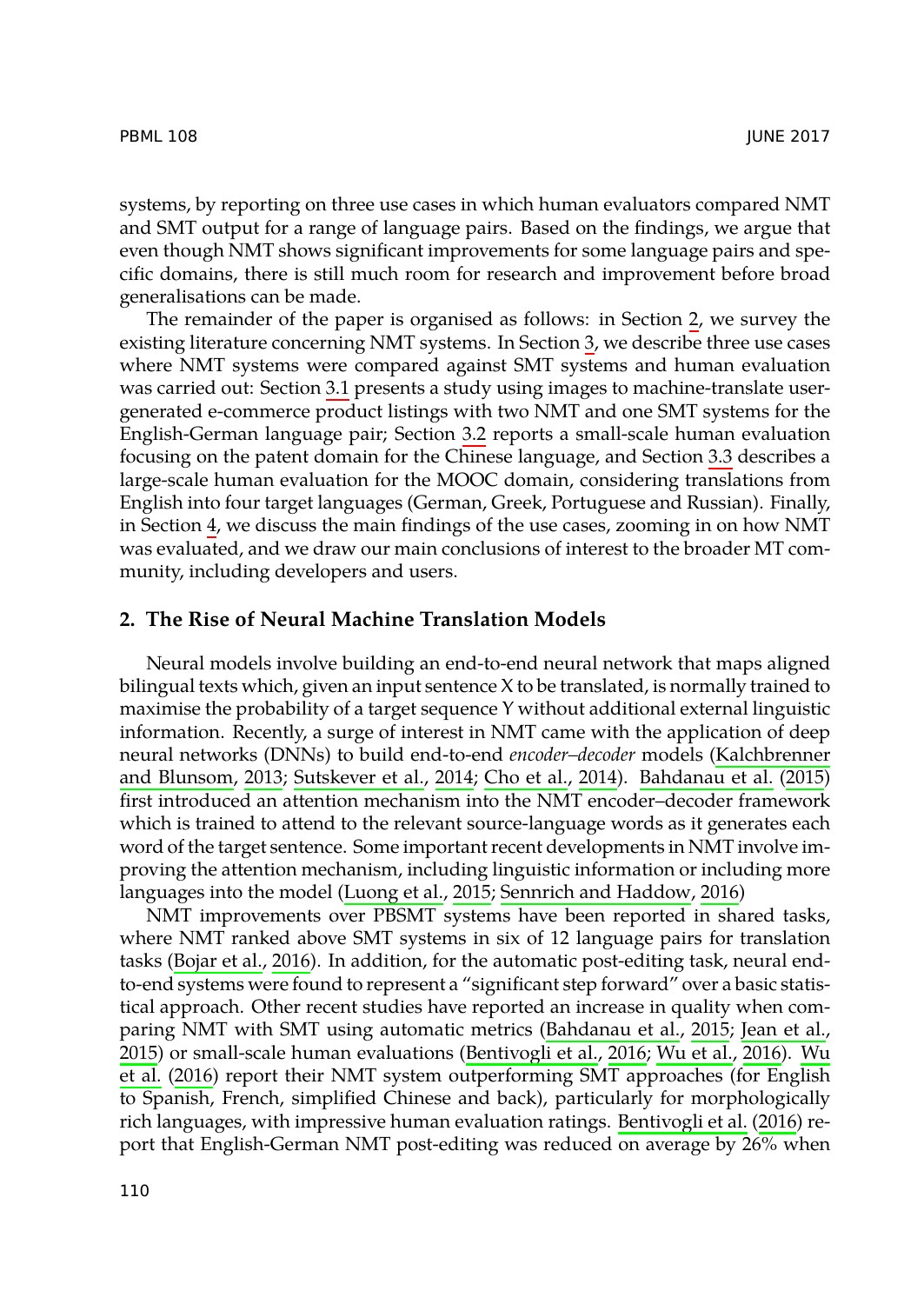compared with the best-performing SMT system, with fewer word order, lexical, and morphological errors, concluding that NMT has "significantly pushed ahead the state of the art", particu[larly for](#page-11-3) [morp](#page-11-3)hologically rich languages.

Toral and Sánchez-Cartagena (2017) compare NMT and PBSMT for nine language pairs (English to and from Czech, German, Romanian, Russian, and English to Finnish), with engines trained for the WMT newstest data. Bette[r a](#page-2-0)utomatic evaluation results are obtained for NMT output than for PBSMT output for all language pairs other than Russian-English and Romanian-English. NMT systems' increased reordering results in NMT systems performing better than SMT for inflection and reordering errors in all language pairs. However, they also report that SMT appears to perform better than NMT for segments longer than 40 words, when applying the chrF1 automatic evaluation metric (Popović, 2015).

<span id="page-2-0"></span>This overview of [rec](#page-2-1)ent work suggests that NMT has brought great improvement to the field, especially if one considers state-of-the[-art automatic evalua](#page-10-6)tion metrics. However, the pr[ogr](#page-4-0)ess is not always evident. Section 3 presents three use cases [in](#page-2-2) which NMT was compared against SMT and evaluated via human assessments. What emerges is that depending on the different domains and on the various language p[airs](#page-6-0) under study NMT has not always yielded the best results.

## **3. Use Cases**

<span id="page-2-1"></span>Each use case focuses on a different domain, and covers a different set of language pairs. First, Section 3.1 looks at NMT for e-commerce, describing important parts of a more extended study that is reported in detail in Calixto et al. (2017b). The second use case (Section 3.2) is an evaluation performed by Iconic Translation Machines Ltd.<sup>1</sup>, whose goal wa[s to find out](#page-10-7) [whethe](#page-10-7)r NMT could provide better translations for the patent domain than SMT. Finally, the third and last use case (discussed in Section 3.3) is a comparison conducted as part of the EU-funded TraMOOC project on data taken from Massive Open Online Courses (MOOCs) in English.

#### **3.1. NMT for E-Commerce Product Listing**

<span id="page-2-2"></span>A common use case in e-commerce consists in leveraging MT to make product des[criptions, user reviews and]( http://iconictranslation.com/) comments (e.g. on dedicated forums) as widely accessible as possible, regardless of the customers' native language or country of origin. In previous work, Calixto et al. (2017a) compared the quality of product listings' translations obtained with a multi-modal NMT model against two text-only approaches: a conventional attention-based NMT and a PBSMT model. Translations were evaluated using automatic metrics as well as by means of a qualitative evaluation, whose final goal was to test whether training an NMT system with access to the product images improved the output quality for translations from English into German.

 $^1$  http://iconictranslation.com/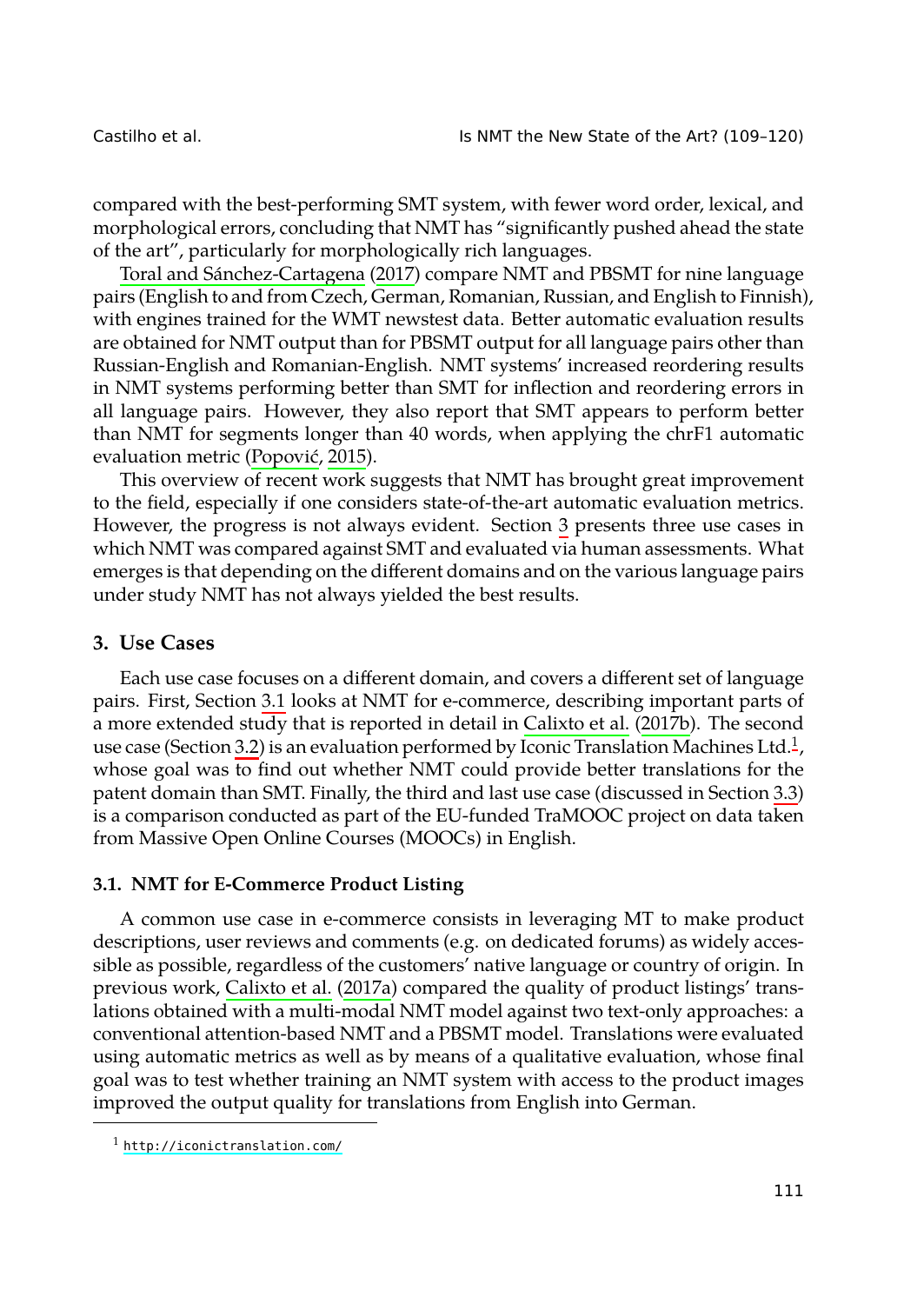**MT Systems** - Three different systems were compared in this experiment (1) a *PBSMT* baseline model built with the Moses SMT Toolkit (Koehn et al., 2007), (2) a text-only NMT model (*NMTt*), and (3) a multi-modal NMT model (*NMTm*), described in more detail in Calixto et al. (2017b), which expands upon the text-only attentionbased model and introduces a *visual component* to incorporate *local* visual features.

The data set consists of product listings and images with 23, 697 training tuples, each containing *(i)* a product listing in English, *(ii)* a product listing in German, and *(iii)* a product image. Validation and test sets have 480 and 444 tuples, respectively. One point to consider is that the translation of user-generated product listings poses particular challenges, for instance because they are often ungrammatical and can be difficult to interpret even by a native speaker of the language. In particular, the listings in both languages have many scattered keywords and/or phrases glued together, as well as a few typos. These are all complications that make the multi-modal MT of product listings a challenging task, as there are multiple difficulties associated with processing listings and images.

**Evaluation** - For the qualitative human evaluation, bilingual native German speakers were asked to (1) *assess the multi-modal adequacy* of translations (number of participants N=18); and (2) *rank* translations generated by different models from best to worst (number of participants N = 18). For the *multi-modal adequacy assessment*, participants were presented [with an English product list](#page-10-8)ing, a [product image and](#page-11-4) a translation generated by one of the models, without knowing which model. They were then asked [ho](#page-3-0)w much of the meaning of the source was also expressed in the translation, while taking the product image into consideration, using a 4-point Likert scale (where *4 = None of it* and *1 = All of it*). For the *ranking* assessment, participants were presented with a product image and three translations obtained from different models for a particular English product listing (without identifying the models) and were asked to rank translations from best to worst.

The automatic evaluation was performed with four widely adopted automatic MT metrics: BLEU4, METEOR (Denkowski and Lavie, 2014), TER (Snover et al., 2006), and chrF3.

**Results** - Table 1 contrasts some automatic metrics with human assessments of the adequacy of translations ob-

tained with two text-only baselines, PBSMT and  $\text{NMT}_{\text{t}}$ , and one multi-modal model  $NMT_m$ .

The PBSMT model outperforms both the NMT models according to BLEU, METEOR and chrF3. However, there are no differ-

<span id="page-3-0"></span>

| Model        | <b>BLEU4</b> 1           | <b>METEOR</b> ↑  | TER」             | chrF3↑ | Adequacy↓    |
|--------------|--------------------------|------------------|------------------|--------|--------------|
| $NMT_{t}$    | 22.5                     | 40.0             | 58.0             | 56.7   | $2.71 + .48$ |
| $NMT_m$      | $25.1^{\dagger}$         | $42.6^{\dagger}$ | $55.5^{\dagger}$ | 58.6   | $2.36 + .47$ |
| <b>PRSMT</b> | $27.4^{\dagger\ddagger}$ | $45.8^{\dagger}$ | $55.4^{\dagger}$ | 61.6   | $2.36 + .47$ |

*Table 1. Adequacy of translations and four automatic metrics on product listings and images. For the first three metrics, results are significantly better than those of NMT<sup>t</sup> (*<sup> $\uparrow$ </sup>) or NMT<sub>*m*</sub> *(* $\uparrow$ <sup> $\uparrow$ </sup>) with p < 0.01.

ences between the  $NMT_m$  model and the PBSMT according to TER scores.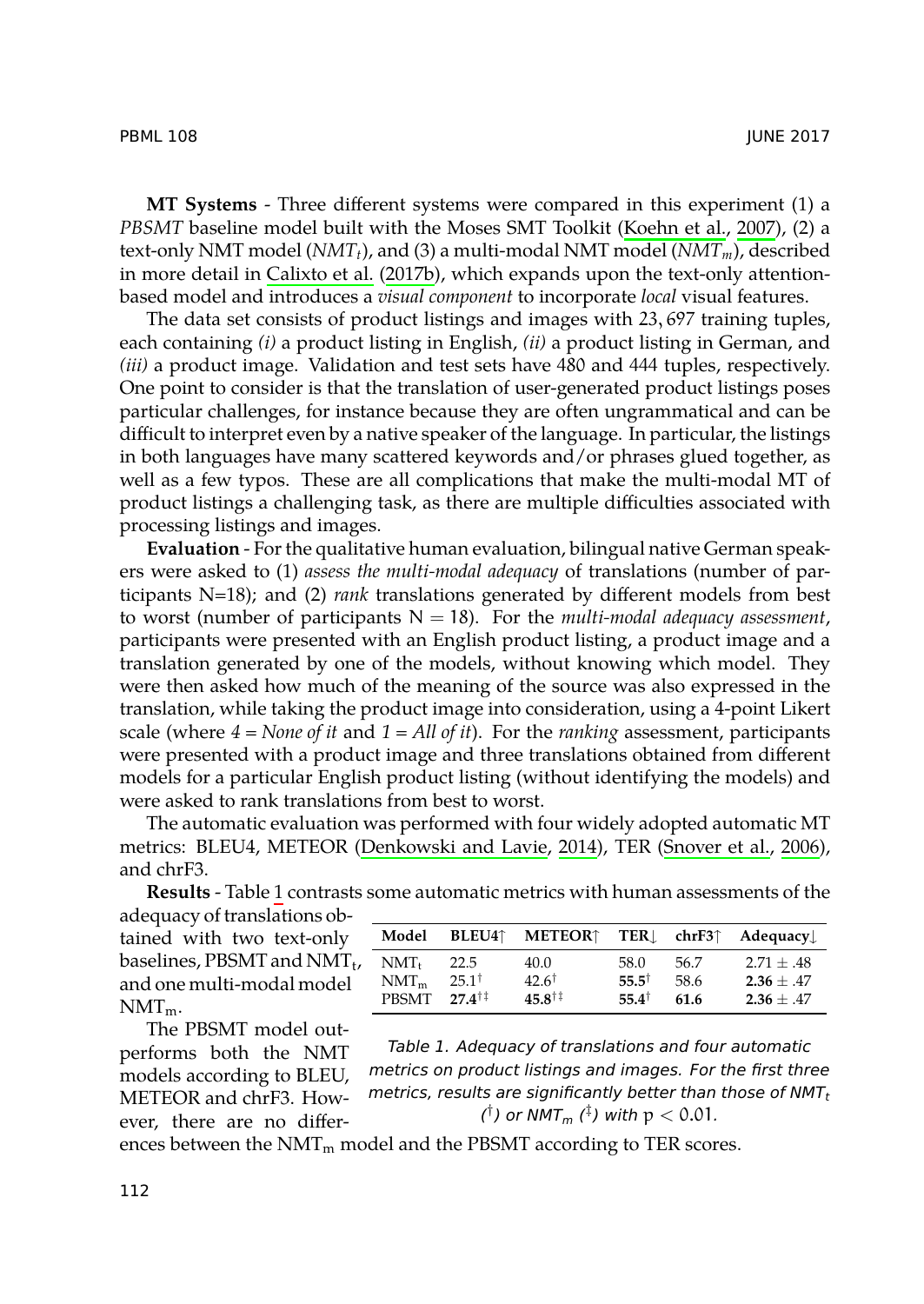<span id="page-4-0"></span>Additionally, the adequacy scores for both these models,  $NMT<sub>t</sub>$  and PBSMT, are on average the same according to scores computed over human assessments.

Nonetheless, even though both models are found to produce equally adequate output, translations obtained with PBSMT are ranked best by humans over 56.3% of the time, while translations obtained with the multi-modal model  $NMT_m$  are ranked best 24.8% of the time. These results suggest that although NMT models can sometimes reach PBSMT automatic MT scores, they are not preferred by human evaluators according to this use-case.

## **3.2. NMT for the Patent Domain**

The evaluation presented in this section was based on a collaborative project carried out between the MT group at the ADAPT Centre, Dublin City University (Ireland), and Iconic Translation Machines Ltd. (Iconic), a commercial MT provider based in Dublin (Ireland). Iconic develops domain-specific MT engines for its users, freque[nt](#page-4-1)ly addressing language pairs and content types that pose great challenges for MT. One such combination in particular demand is Chinese patent information, for translation into English, with more that 100 million words machine translated in 2016.

The goal of this evaluation was to compare the performance between the mature Chinese to English patent MT engines used in production at Iconic with novel NMT engines developed at the ADAPT Centre on an 'apples to apples' basis, trained on the same available data.

The domain of evaluation was chemical patent titles and abstracts (see Table 2). This content type has particular characteristics that present challenges for MT, including very technical content with specialised terminology, names of chemical components, and alphanumeric and aminoacid sequences. The titles and abstract section of the

<span id="page-4-1"></span>

| Description            | <b>Sentence Pairs</b> | Words (source) |
|------------------------|-----------------------|----------------|
| Chemical Abstracts     | 1,076,894             | 50,198,888     |
| <b>Chemical Titles</b> | 350.840               | 2,868,121      |
| General Patent         | 11,931,127            | 324,222,969    |
| Glossaries             | 1.575                 | 1.575          |
| Total                  | 13,358,861            | 377,291,553    |

*Table 2. Training data use for Iconic and NMT engine building*

patent themselves are quite distinct: titles are short, with 8.2 tokens on average, and are written in a formulaic telegraphic style; abstracts typically contain between 2-6 sentences that are quite long, with an average length of 42.5 tokens.

**MT Systems** - The Iconic MT engines are based on a proprietary Ensemble Architecture  $^{TM}$  which combines elements of phrase-based, syntactic, and rule-driven MT, along with automatic post-editing. The engines have been highly tuned over a number of years for the patent domain, using multiple different translation and language models, and incorporate content-specific terminology.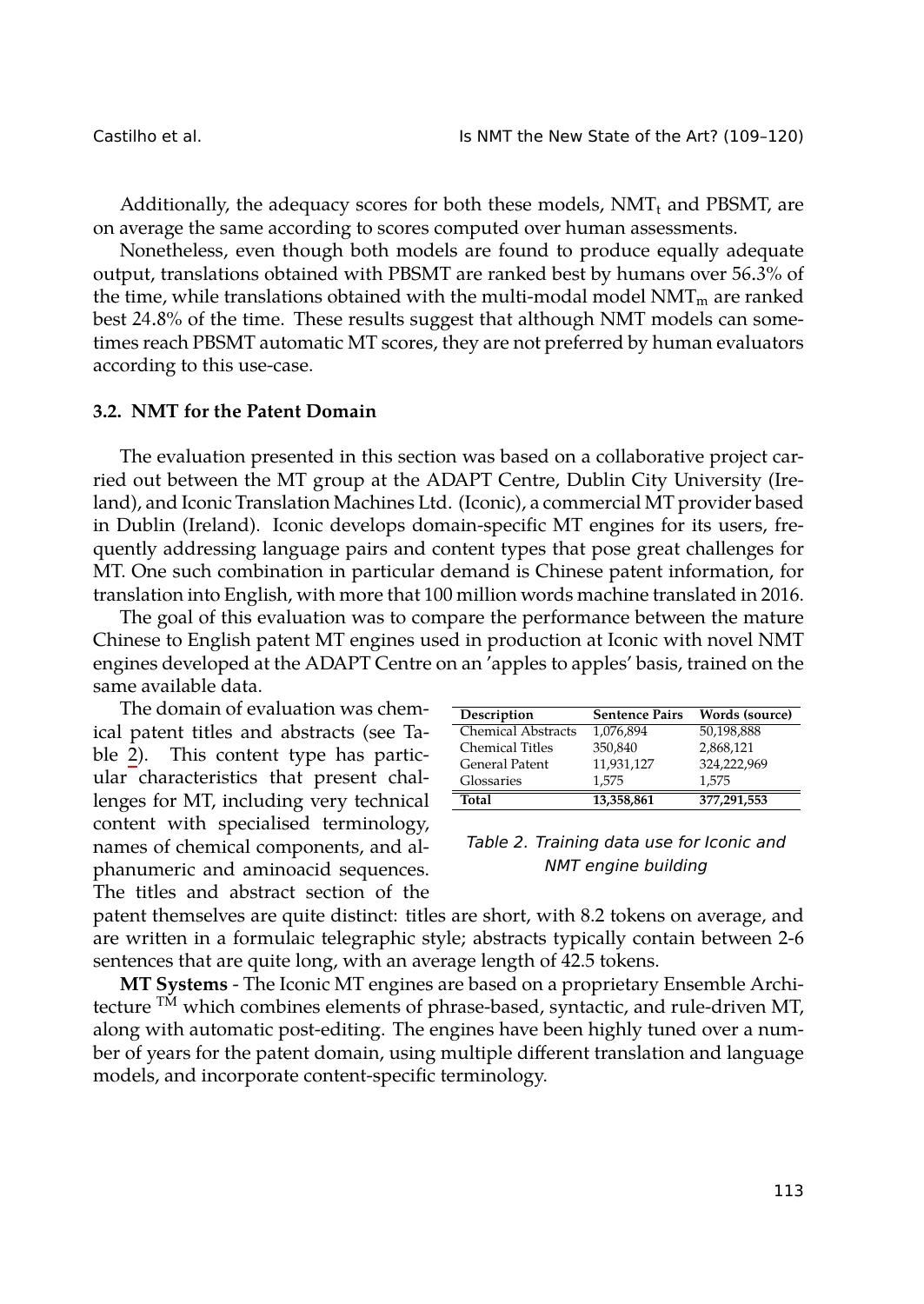The ADAPT/Iconic NMT engines were implemented using attention-based models built with Nematus<sup>2</sup> using various combinations of data (given there [are](#page-5-0) slightly different domains, all data is used, i.e. just in-domain data, and in-domain plus different portions of the more general data chosen using data selection). We also tuned on different development sets for titles and abstracts. The four best development engines w for the evaluation. Both engines were trained using the same data, which included a mix of very content-specific in-domain data, more general patent data (including chemistry sub-domain) and technical glossaries.

**Evaluation** - Engines were evaluated separately on their performance on titles and abstracts, with two different test sets comprising 1,123 segments each. Standard automatic evaluation was carried out, and BLEU scores are reported in Table 3. Human evaluation was also carried out to compare the performance of the two engines. Two reviewers assessed 100 randomly selected segments from the aforementioned test sets in two ways: a blind ranking of the better translation (given a reference), and an error analysis to identify the main translation error in a given segment. The error taxonomy consisted of punctuation, part of speech, omission, addition, wrong terminology, literal translation, and word form. Segments were randomly selected from the test set, so that 25% of the segments were short sentences (i.e. they contained <10 words), 25% were long sentences (i.e. >40 words), and the remaining 50% were medium-length sentences (i.e. between 11 and 39 words).

Automatic evaluation results show that NMT slightly outperformed SMT on titles, whereas the SMT system outperformed NMT on abstracts. Regarding human evaluation, in general the SMT system was ranked 'best' 54% of the times, against 39% for NMT. When looking into sentence length, the SMT system was ranked 'best' 84% of the times for short sentences, against only 8% for the NMT system; and ranked best 58% of the times for long sentences (>40 tokens), against 33% for NMT. The NMT system was ranked 'best' more times than the SMT system only for medium-length sentences (>10<40 words), with 57% of preferences against 36% for SMT.

**Results** - Error types found in the NMT output were high for omission (37% of

errors found in the segments against 8% for the SMT system), whereas for SMT the errors consisted of sentence structure (35% of the segments aga[inst 10% for the NMT system\).](https://github.com/rsennrich/nematus)

For segments free of errors, 25% of segments from the SMT system were found not to contain any errors, against only 2% of segments from the NMT system. These results indicate again that the NMT system surpasses the SMT one regarding automatic metrics (for the Titles), but human evaluation still prefers the SMT system.

<span id="page-5-0"></span>

| <b>System</b>    | <b>Titles</b><br>(BLEU) | <b>Abstracts</b><br>(BLEU) |
|------------------|-------------------------|----------------------------|
| <b>Iconic MT</b> | 31.99                   | 28.32                      |
| Neural MT        | 37.52                   | 13.39                      |

*Table 3. Automatic MT evaluation results for chemical patent titles and abstracts.*

<sup>2</sup> https://github.com/rsennrich/nematus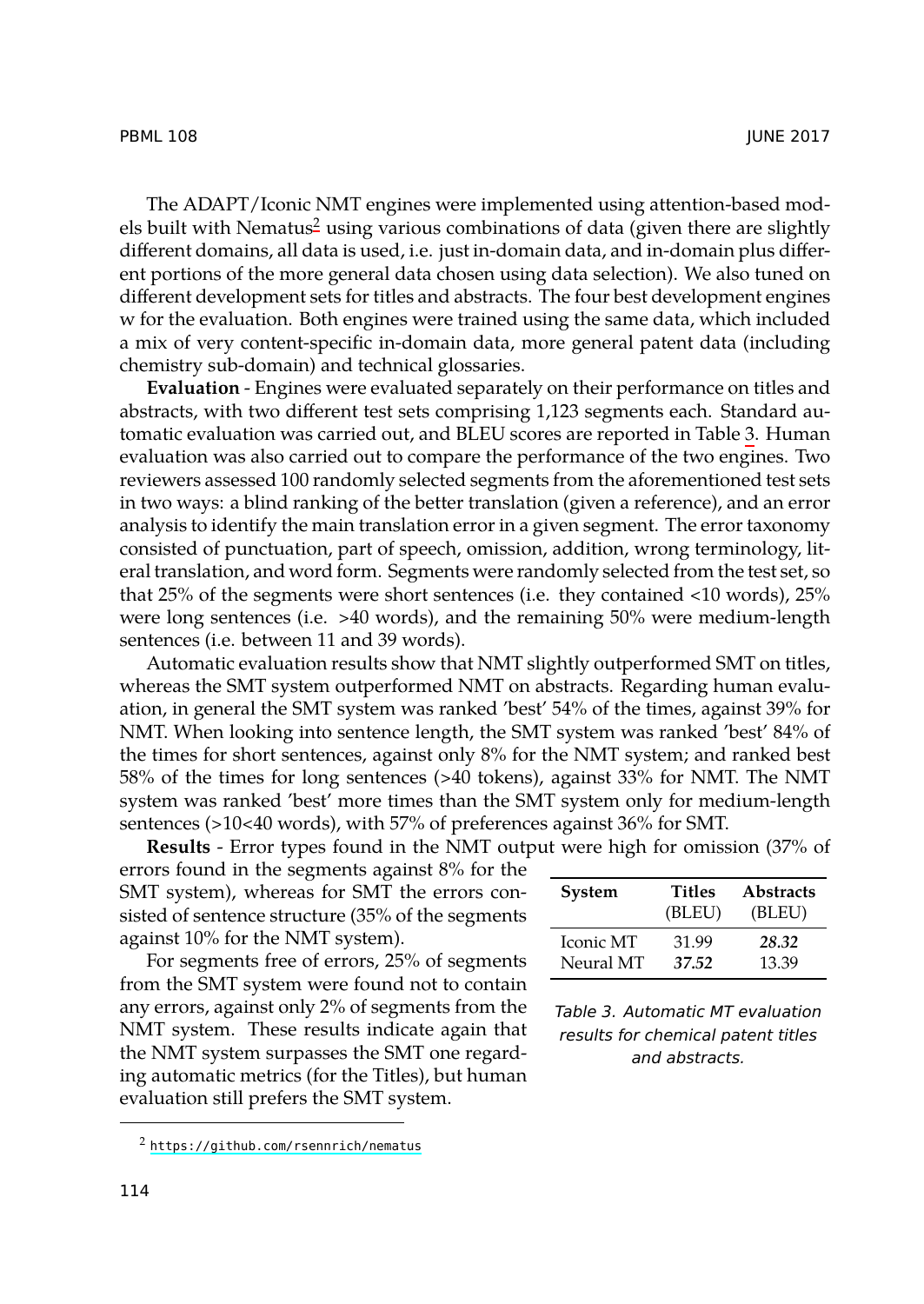<span id="page-6-0"></span>

# **3.3. NMT for the MOOC domain**

The evaluation [p](#page-6-1)resented i[n](#page-6-2) this section was [c](#page-6-3)onducted as part of the EU-funded TraM[O](#page-6-4)OC (Translation for Massive Open Online Courses) project<sup>3</sup>, which is a Horizon 2020 collaborative project aiming at providing reliable MT for MOOCs. A PB-SMT and an NMT system were compared across four tran[sl](#page-6-5)ation directions (i.e. from English (EN) into German (DE), Greek (EL), Portuguese (PT), and Russian (RU) in a series of extensive assessment tasks. The goal of this comparison was to decide which system would provide better quality translations for the project domain.

**MT Systems** - The phrase-based SMT used was Moses, and the NMT systems were attentional encoder-decoder networks, which were trained with Nematus. The MT engines were trained on large amounts of training data from various sources: WMT training data $^4$  and OPUS $^5$ , TED from WIT3 $^6$ , QCRI Educational Domain Corpus  $(QED)^7$ , a corpus of Coursera MOOCs, and the project's own collection of educational data. The amount of training data used is shown in Table 4.

As this evaluation was intended to identify the best-performing MT system for the translation of MOOCs, test sets were extracted from real MOOC data (one thousand English segments - for the ranking task, just one hundred segments were used). These data included explanatory texts, subtitles from video lectures, or user-generated content (UGC) from student forums or the comment sections of e-learning resources.

The UGC data was often poorly formulated and contained f[requent gram](#page-11-4)matical errors. The other texts presented more standard grammar and syntax, but contained specialize[d terminology an](http://tramooc.eu/)d nonco[ntextual variables and](http://www.statmt.org/wmt16/) for[mulae.](http://opus.lingfil.uu.se/)

<span id="page-6-5"></span>

| Target Language | DE    |       | - P'F |       |
|-----------------|-------|-------|-------|-------|
| Out-of-domain   | 23.78 | 30.73 | 31.97 | 21.30 |
| In-domain       |       | 0.14  | 0.58  | 2.31  |

*Table 4. Training data size for training MT engines for EN*→*\* translation direction (number of sentence pairs, in millions).*

<span id="page-6-4"></span><span id="page-6-3"></span><span id="page-6-2"></span><span id="page-6-1"></span>**Evaluation** - For the evaluation, automatic metrics were used (BLEU, METEOR an[d HTER \(Snover et al.,](http://www.clg.ox.ac.uk/tedcorpus) 2006)), and human evaluation was also performed. The hu[man evaluation was performed by p](http://alt.qcri.org/resources/qedcorpus/)rofessional translators (three for EL, PT and RU, and two for DE) and consisted of: i) post-editing (PE) of the MT output to achieve publishable quality in the final revised text, ii) rating of fluency and adequacy (i.e.

 $3$  http://tramooc.eu/

<sup>4</sup> http://www.statmt.org/wmt16/

<sup>5</sup> http://opus.lingfil.uu.se/

<sup>6</sup> http://www.clg.ox.ac.uk/tedcorpus

<sup>7</sup> http://alt.qcri.org/resources/qedcorpus/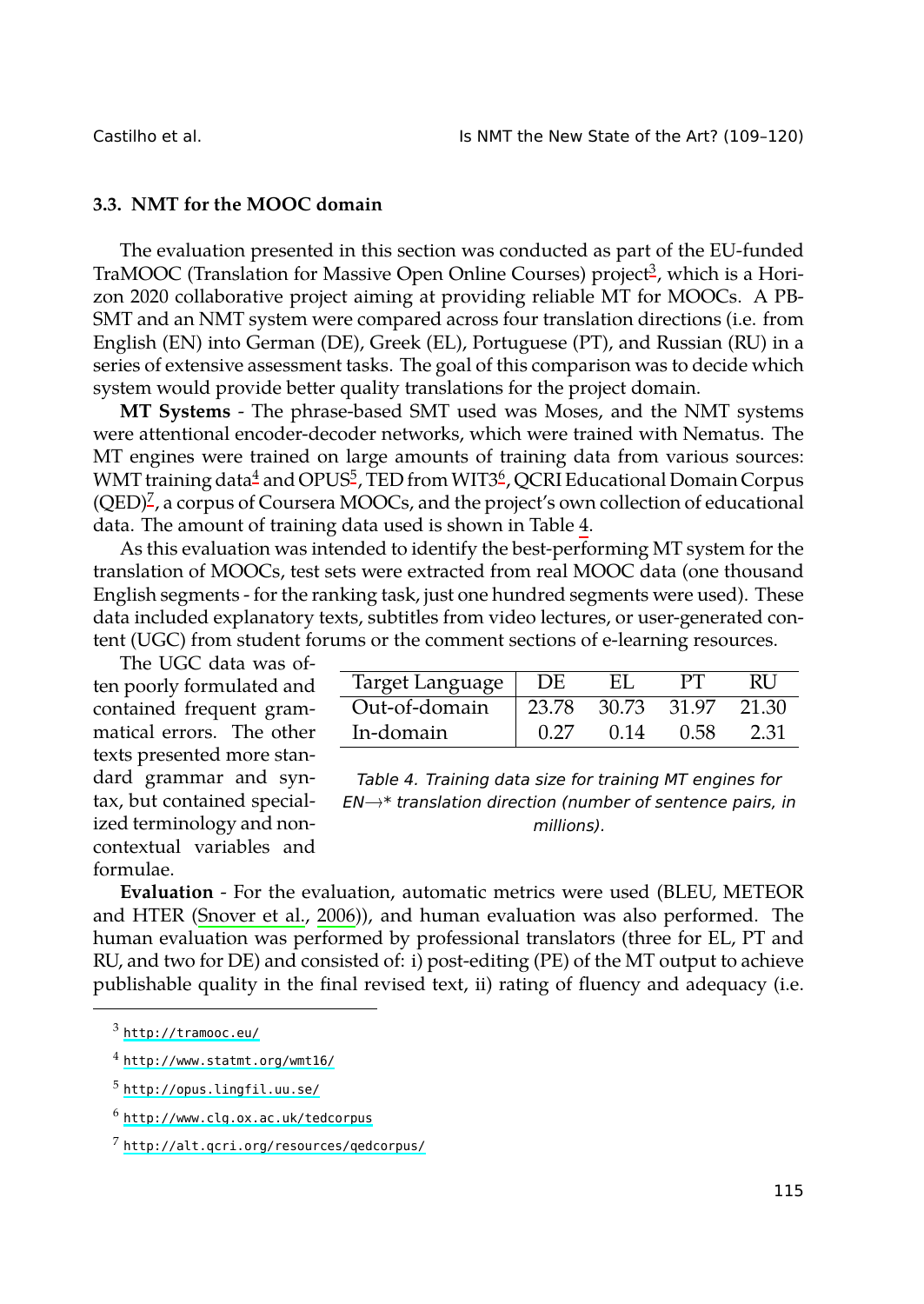the extent to which a target segment reflects the meaning of the source segment) on a 4-point Likert scale for each segment, and iii) performing error annotation using a simple taxonomy (which included: inflectional morphology, word order, omission, addition, and mistranlsation).

**Results** - The automatic evaluation (see Table 3) showed that NMT outperformed SMT in terms of BLEU and METEOR scores for German, Greek and Russian (statistically significant in a one-way ANOVA pairwise comparison (p<.05)).

For Portuguese, only moderate improvements can be observed. The HTER scores show that more PE was required when using the output from the SMT system for all target languages (not statistically significant). These results indicate that was considered (post-editing),

| <b>SMT</b> | 41.5     |           |      |      |      |
|------------|----------|-----------|------|------|------|
|            |          | 33.6      | 49.0 | 2.60 | 2.85 |
| NMT        | $61.2 +$ | $42.7 +$  | 32.2 | 2.95 | 2.79 |
| <b>SMT</b> | 47.0     | 35.8      | 45.1 | 2.86 | 3.44 |
| NMT        | $56.6 +$ | $40.1 +$  | 38.0 | 3.08 | 3.46 |
| <b>SMT</b> | 57.0     | 41.6      | 33.4 | 3.15 | 3.73 |
| NMT        | 59.9     | 43.4      | 31.6 | 3.22 | 3.79 |
| <b>SMT</b> | 41.9     | 33.7      | 44.6 | 2.70 | 2.98 |
| NMT        | $57.3 +$ | $40.65 +$ | 33.9 | 3.08 | 3.12 |
|            |          |           |      |      |      |

<span id="page-7-1"></span>**Lang. System BLEU METEOR HTER Fluency Adequacy**

*Table 5. Automatic Evaluation Results (statistically* when human intervention<br>was considered (post-oditing) significant results marked with f), Fluency and Adequacy the gain with NMT was less consistent.

**Human Evaluation** - Regarding the human assessment of *fluency*, although no statistically significant differences were found, NMT was rated as more fluent than SMT for all language pairs (Table 5). Results for *adequacy* were less consistent, with higher mean scores for German SMT. These results show that as NMT gains in fluency, however, when assessing how much of the meaning expressed in the source appears in the translation, SMT is slightly better than or equal to NMT.

Regarding the *error annotation* task, the total number of issues identified in the output was greater for SMT than NMT for all language pairs.

Moreover, the number of segments without errors was greater for NMT across all language pairs. NMT output was also found to contain fewer word order errors and fewer inflectional morphology errors in all the target languages. However, SMT output contained fewer errors of omission, addition, or mistranslation for EN-EL than the NMT output; it also showed fewer omissions than the NMT system for EN-PT, while EN-RU SMT showed fewer mistranslations than the NMT system. Interestingly, for German, inflectional morphology errors make up 49% of all

<span id="page-7-0"></span>

| System | Technical<br>Effort | Temporal<br>Effort | <b>WPS</b> |
|--------|---------------------|--------------------|------------|
| SMT    | 5.8                 | 74.8               | 0.21       |
| NMT    | 3.9                 | 72.8               | 0.22       |
| SMT    | 13.9                | 77.7               | 0.22       |
| NMT    | 12.5                | 70.4               | 0.24       |
| SMT    | 3.8                 | 57.7               | 0.29       |
| NMT    | 3.6                 | 55.19              | 0.30       |
| SMT    | 7.5                 | 104.6              | 0.14       |
| NMT    | 7.2                 | 105.6              | 0.14       |
|        |                     |                    |            |

*Table 6. Technical (keystrokes/segment) and Temporal Post-Editing Effort (secs/segment) and words per second (WPS)*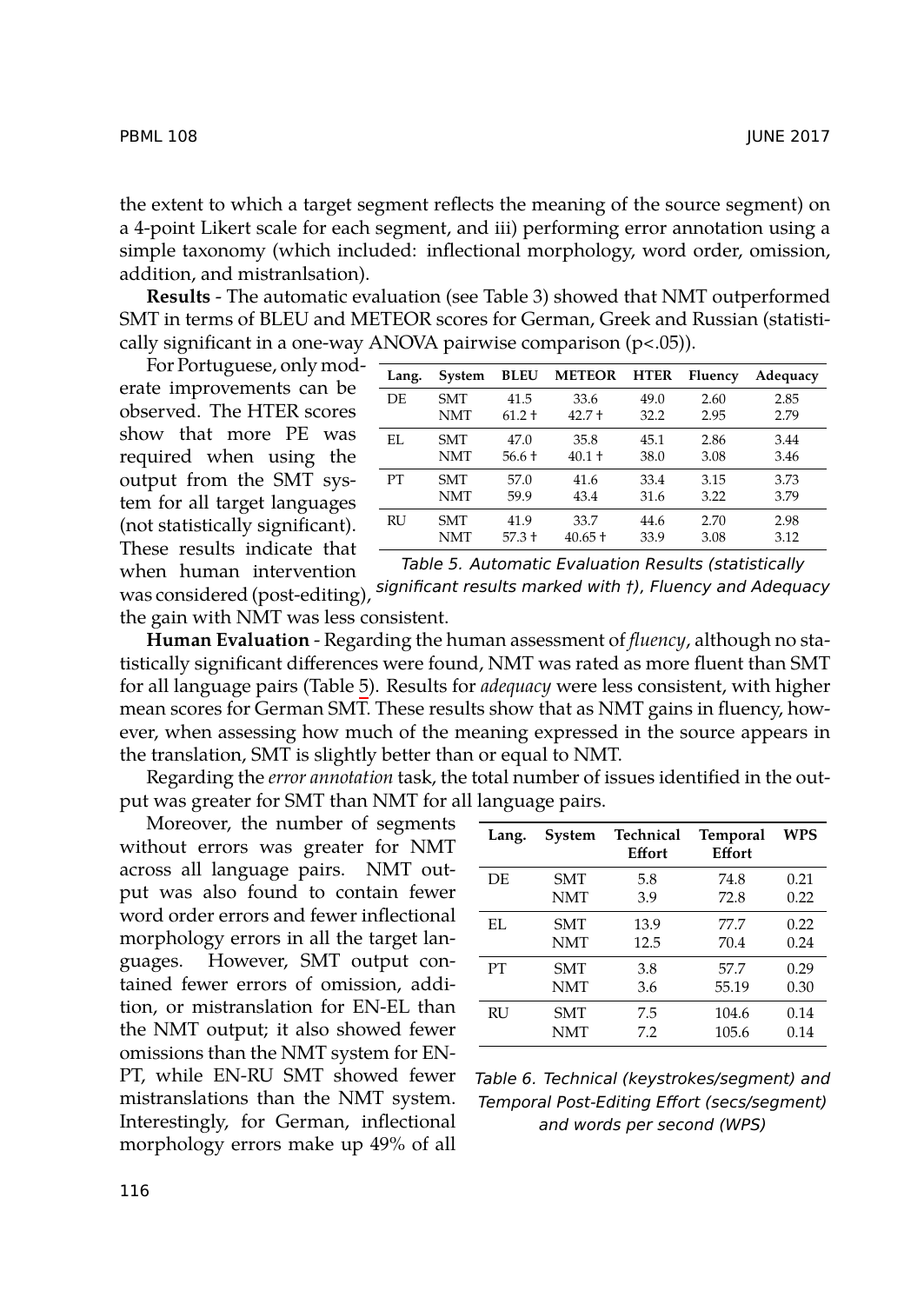the errors found in NMT outpu[t,](#page-7-0) a higher proportion than for SMT (where inflectional morphology accounts for 43% of the e[rr](#page-7-1)ors). With respect to the *post-editing* tasks, results show that fewer NMT segments were considered by participants to require editing (but with statistical significance only for German (p<.05, where M=.06, SE=.04)). Average throughput or temporal effort (Table 6) was only marginally improved for German, Greek and Portuguese post-editing with NMT, while temporal effort for English-Russian was lower for SMT at the segment level. These results are also replicated in words per second (WPS).

Technical post-editing effort was reduced for NMT in all language pairs using measures of actual keystrokes (Table 6) or the minimum number of edits required to go from pre- to post-edited text (HTER in Table 5). Feedback from the participants indicated that they found NMT errors more difficult to identify, whereas word order errors and disfluencies requiring revision were detected faster in SMT output.

<span id="page-8-0"></span>Finally, regarding the *ranking* task, the participants in the evaluation preferred NMT output across all language pairs, with a particularly marked preference for English-German. There was a 53% preference for NMT for short segments (20 tokens or fewer), and a 61% preference for NMT for long segments (over 20 tokens). In conclusion, for the language pairs under consideration (EN-DE, EN-EL, EN-PT and EN-RU) and for the specific MOOC domain, fluency was improved and word order errors decreased when using NMT. Fewer segments required post-editing when using NMT, especially due to the lower number of mo[rphological erro](#page-11-5)rs. There was, however, no clear improvement with regard to omission and mistranslation errors when comparing SMT and NMT. There was also no great decrease in post-editing effort, suggesting that NMT for production may not as yet offer more than an incremental improvement in temporal post-editing effort.

#### **4. Discussion and Conclusion**

NMT has generated great hype, especially as the translation industry is eager for improved MT quality in order to minimise costs (Moorkens, 2017). Although promising results are being reported when comparing NMT with other MT paradigms using automatic metrics, when human evaluation is added to the comparison, the results are not yet so clear-cu[t. W](#page-4-0)e have attempted to exemplify this statement with three use-cases comparing NMT against SMT systems where the evaluation was also performed by humans.

The results presented in Section 3.1 for translations of product listings show that NMT models are indeed very promising, especially considering that the state-of-theart PBMST system has been deployed for quite some time, whereas the NMT models – especially the multimodal NMT system – have been developed over a shorter period of time. However, the PBSMT system still produces better translation when assessed both via automatic and human evaluation metrics. The same outcome can be observed in Section 3.2, with NMT models fast approaching SMT automatic scores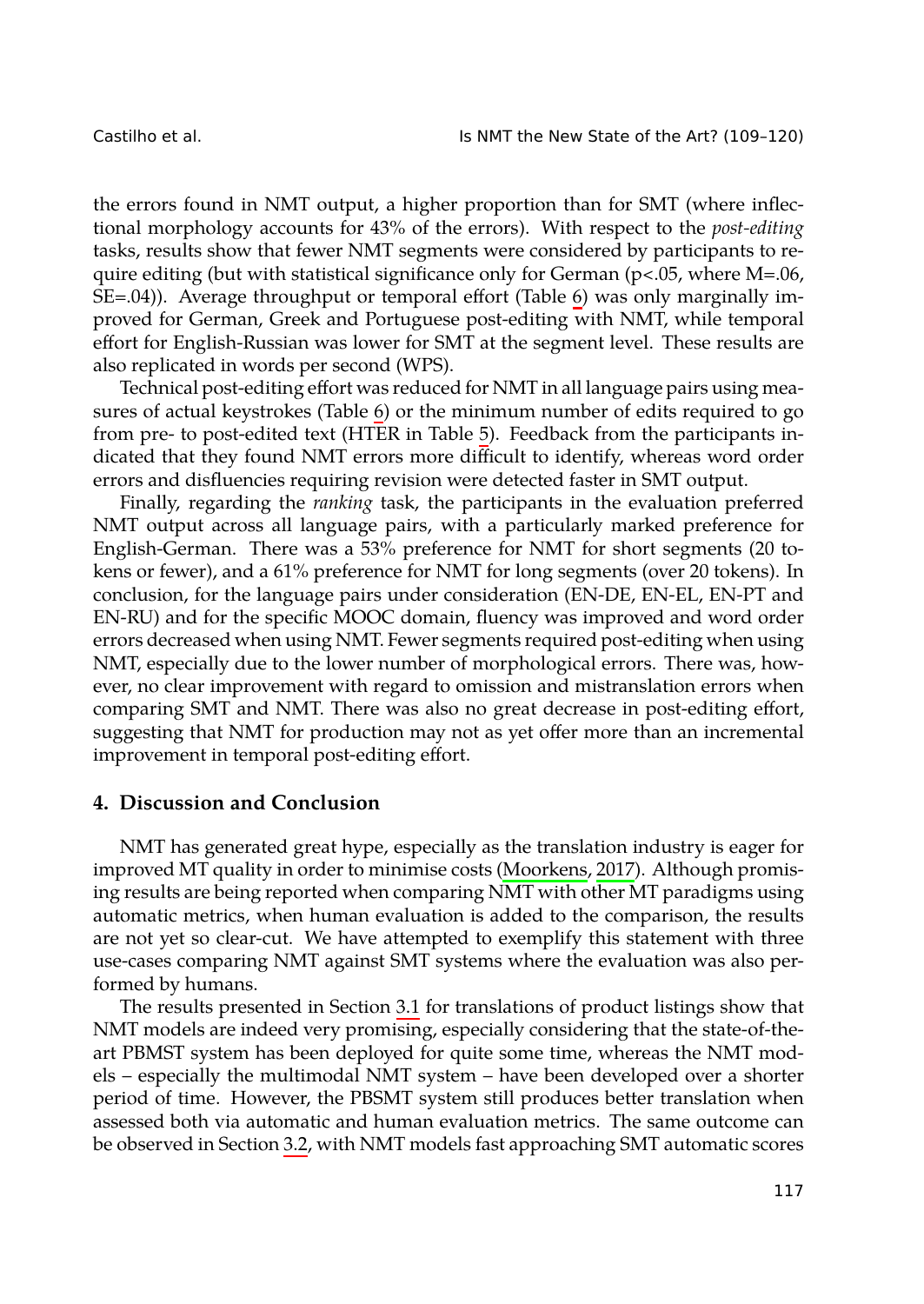within a few months of deployment for the patent domain. It is important to notice that for both use cases 3.1 and 3.2, the training data is the same training data that is used in their everyday work, which makes it real-world results.

Finally, the extensive human evaluation described in Section 3.3 for the MOOC domain shows that NMT performs well in terms of automatic metrics (apart from Portuguese, where the improvement is only marginal), but is inconsistent for adequacy and post-editing effort. Even though the neural model demonstrates gains in fluency, it also shows a greater number of errors of omission, addition and mistranslation. The decision to move to the NMT model as the MT system of choice for the TraMOOC project reaffirms that neural models are very promising even though little time is put into their development when compared to long-standing PBSMT systems.

While automatic evaluation results published for NMT are undeniably exciting, so far it would appear that NMT has not fully reached the quality of SMT, based on human evaluation. We believe that the hype created in the MT field with the rise of the neural models must be treated cautiously. Overselling a technology that is still in need of more research may cause negativity about MT, as already seen before with SMT systems (especially with the release of the freely-available Moses toolkit in 2006, which made it easier for everyone to train their own MT system), when it was claimed that MT was producing 'near human quality' translations and that MT would 'steal translators' jobs', making translators 'merely post-editors of MT'. The hype that came with this euphoric presentation of SMT systems created a wave of discontent and suspicion among translators, that resulted in an 'us *versus*them' type of confrontation.

NMT no doubt represents a step forward for the MT field. However, there are also limitations for the neural models that cannot be overlooked and still need to be addressed. In our view, at this stage, researchers and industry need to be cautious not to promise too much, and allow for more research to address the limitations of NMT and more extensive human evaluations to be performed, addressing as many text types, domains and language pairs as possible.

#### <span id="page-9-0"></span>**Acknowledgements**

The TraMOOC project has received funding from the European Union's Horizon 2020 research and innovation programme under grant agreement № 644333. The ADAPT Centre for Digital Content Technology at Dublin City University is funded under the Science Foundation Ireland Research Centres Programme (Grant 13/RC/ 2106) and is co-funded under the European Regional Development Fund.

# **Bibliography**

Bahdanau, Dzmitry, Kyunghyun Cho, and Yoshua Bengio. Neural Machine Translation by Jointly Learning to Align and Translate. In *International Conference on Learning Representations, ICLR 2015*, San Diego, California., 2015.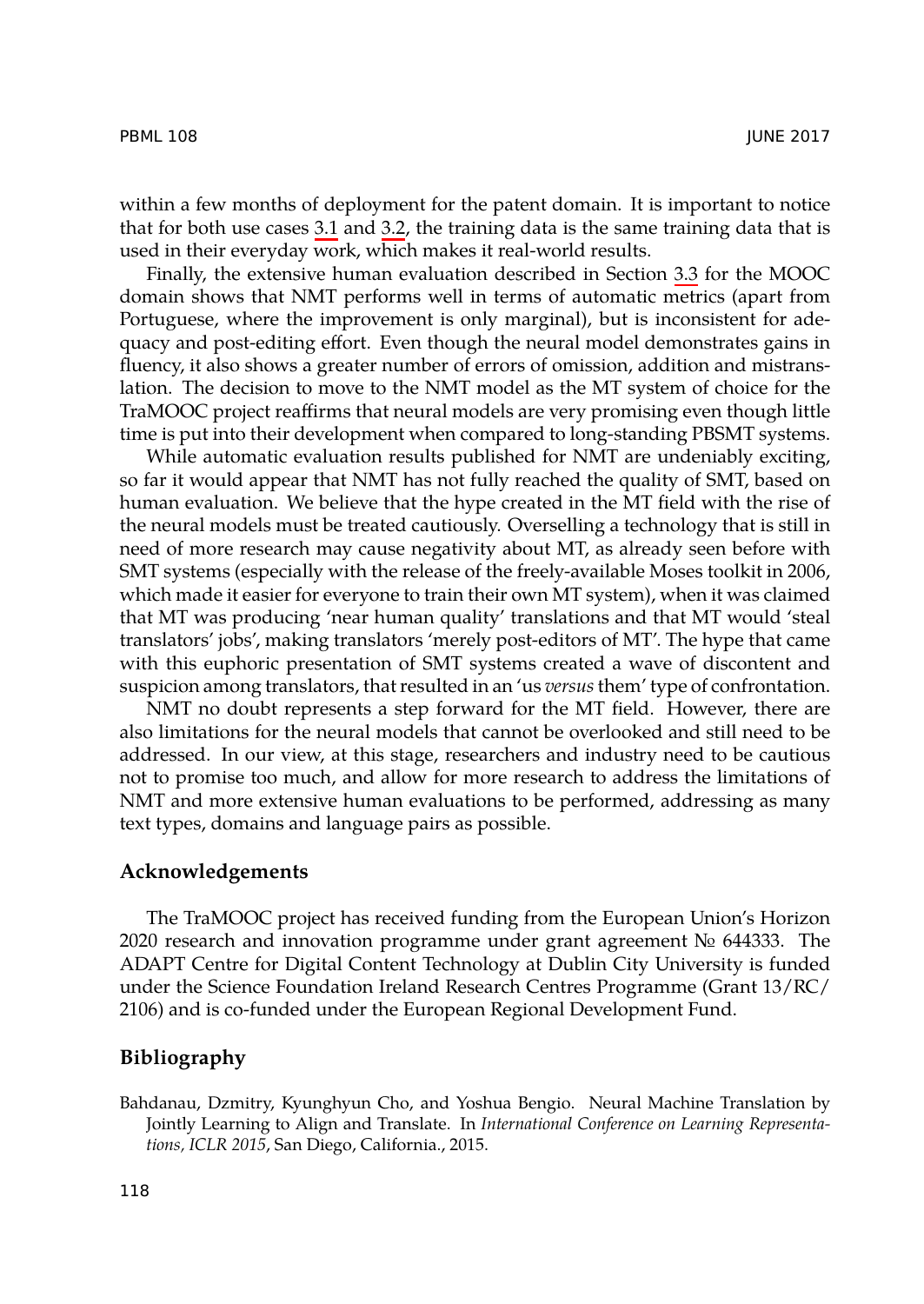- <span id="page-10-7"></span><span id="page-10-5"></span><span id="page-10-3"></span>Bentivogli, Luisa, Arianna Bisazza, Mauro Cettolo, and Marcello Federico. Neural versus Phrase-Based Machine Translation Quality: a Case Study. *CoRR*, abs/1608.04631, 2016. URL http://arxiv.org/abs/1608.04631.
- <span id="page-10-6"></span>Bojar, Ondřej, Rajen Chatterjee, Christian Federmann, Yvette Graham, Barr[y Haddow, Matthias](http://www.aclweb.org/anthology/E17-2101) [Huck, Antonio Jimeno Ye](http://www.aclweb.org/anthology/E17-2101)pes, Philipp Koehn, Varvara Logacheva, Christof Monz, Matteo Negri, Aurelie Neveol, Mariana Neves, Martin Popel, Matt Post, Raphael Rubino, Carolina Scarton, Lucia Specia, Marco Turchi, Karin Verspoor, and Marcos Zampieri. Findings of the 2016 Conference on Machine Translation. In *Proceedings of the First Conference on Machine Translation*[, pages 131–198, Berlin, G](https://arxiv.org/abs/1702.01287)ermany, August 2016. Association for Computational Linguistics.
- <span id="page-10-1"></span>Calixto, Iacer, Daniel Stein, Evgeny Matusov, Pintu Lohar, Sheila Castilho, and Andy Way. Using Images to Improve Machine-Translating E-Commerce Product Listings. In *Proceedings of the 15th Conference of the European Chapter of the Association for Computational Linguistics: Volume 2, Short Papers*[, pages 637–643, Valencia, Spain,](http://www.aclweb.org/anthology/D14-1179) 2017a. URL http://www.aclweb. org/anthology/E17-2101.
- <span id="page-10-8"></span>Calixto, Iacer, Qun Liu, and Nick Campbell. Doubly-Attentive Decoder for Multi-modal Neural Machine Translation. In *Proceedings of the 55th Annual [Meeting on Association for](http://www.aclweb.org/anthology/W14-3348) [Computational Lingui](http://www.aclweb.org/anthology/W14-3348)stics - Volume 1*, Vancouver, Canada (Paper Accepted), 2017b. URL https://arxiv.org/abs/1702.01287.
- <span id="page-10-4"></span>Cho, Kyunghyun, Bart van Merrienboer, Caglar Gulcehre, Dzmitry Bahdanau, Fethi Bougares, Holger Schwenk, and Yoshua Bengio. Learning Phrase Representations using RNN Encoder–Decoder for Statistical Machine Translation. In *Proceedings of the 2014 Conference on [Empirical Methods in Natural Language Process](http://www.aclweb.org/anthology/P15-1001)ing (EMNLP)*, pages 1724–1734, Doha, Qatar, 2014. URL http://www.aclweb.org/anthology/D14-1179.
- <span id="page-10-0"></span>Denkowski, Michael and Alon Lavie. Meteor Universal: Language Specific Translation Evaluation for Any Target Language. In *Proceedings of the Ninth Workshop on Statistical Machine Translation*, pages 376–380, Baltimore, Maryland, USA, 2014. URL http://www.aclweb.org/ anthology/W14-3348.
- Jean, Sébastien, Kyunghyun Cho, Roland Memisevic, and Yoshua Bengio. On Using Very Large Target Vocabulary for Neural Machine Translation. In *Proceedings of the 53rd Annual Meeting of the Association for Computational Linguistics and the 7th International Joint Conference on Natural Language Processing (Volume 1: Long Papers)*, pages 1–10, Beijing, China, 2015. URL http://www.aclweb.org/anthology/P15-1001.
- <span id="page-10-2"></span>Kalchbrenner, Nal and Phil Blunsom. Recurrent Continuous Translation Models. In *Proceedings of the 2013 Conference on Empirical Methods in Natural Language Processing, EMNLP 2013*, pages 1700–1709, Seattle, October 2013.
- Koehn, Philipp, Hieu Hoang, Alexandra Birch, Chris Callison-Burch, Marcello Federico, Nicola Bertoldi, Brooke Cowan, Wade Shen, Christine Moran, Richard Zens, Chris Dyer, Ondřej Bojar, Alexandra Constantin, and Evan Herbst. Moses: Open Source Toolkit for Statistical Machine Translation. In *Proceedings of the ACL-2007 Demo and Poster Sessions*, pages 177–180, Prague, Czech Republic, 2007. Association for Computational Linguistics.
- Luong, Thang, Hieu Pham, and Christopher D. Manning. Effective Approaches to Attentionbased Neural Machine Translation. In *Proceedings of the 2015 Conference on Empirical Methods*